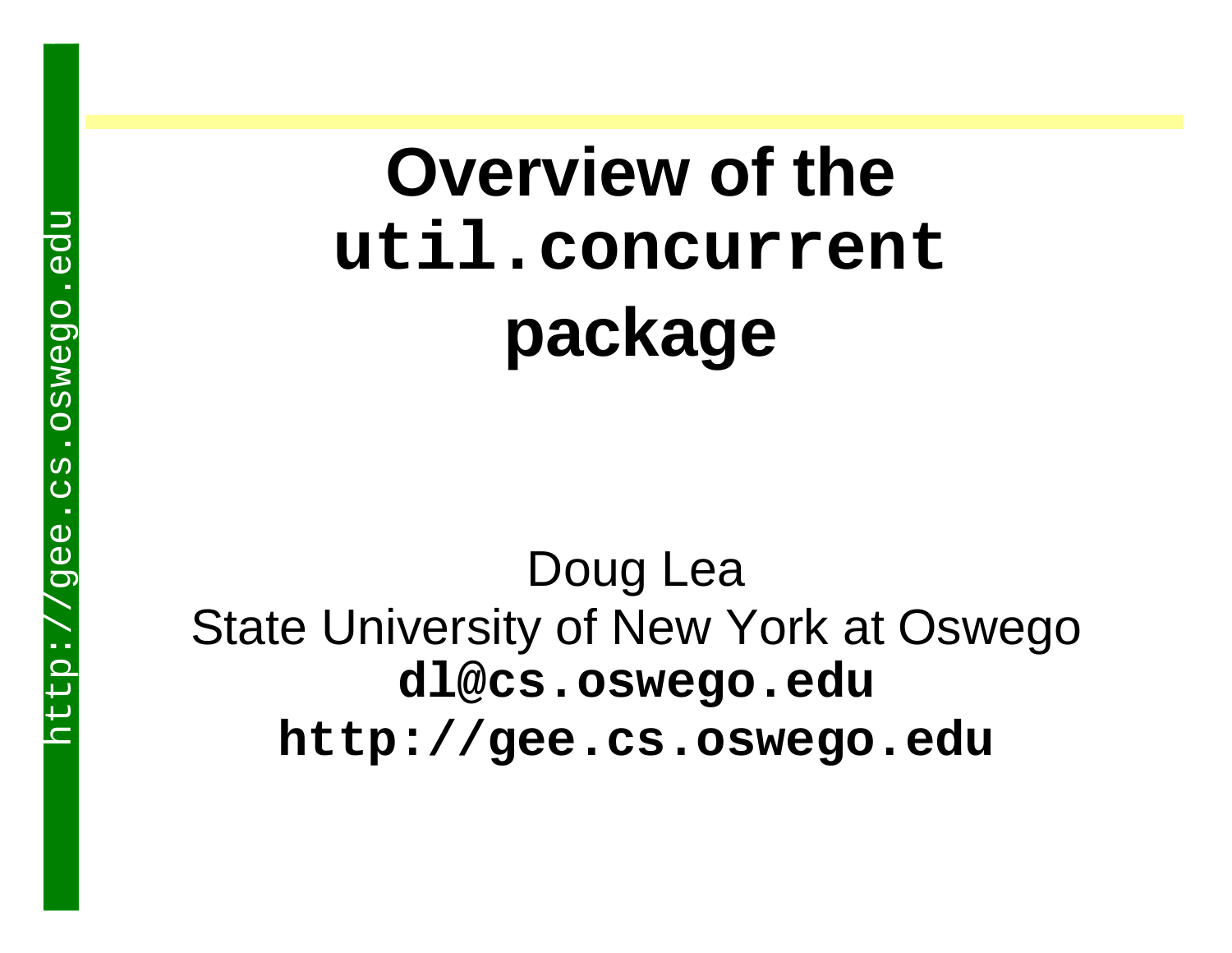# **Outline**

- $\bullet$ Goals and structure
- Principal interfaces and implementations
	- Sync: acquire/release protocols
	- Channel: put/take protocols
	- Executor: executing Runnable tasks
	- –– Each has a few other associated interfaces and support classes
- Brief mentions of other classes and features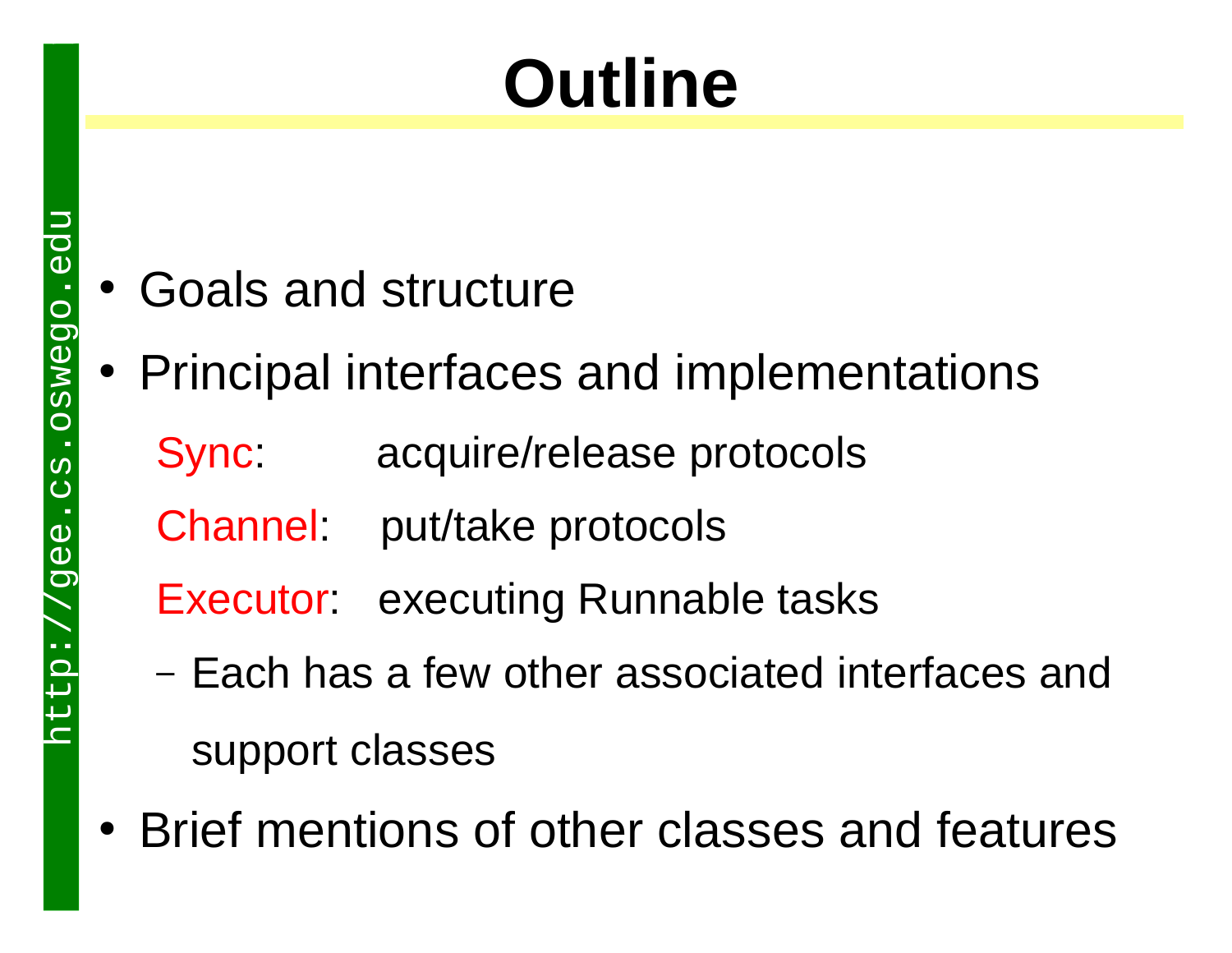# **Goals**

- A few simple interfaces
	- –- But cover most problems for which programmers would otherwise need to write tricky code
- " High−quality implementations
	- –- correct, conservative, efficient, portable
- Possible basis for future standardization
	- –- Gain experience and collect feedback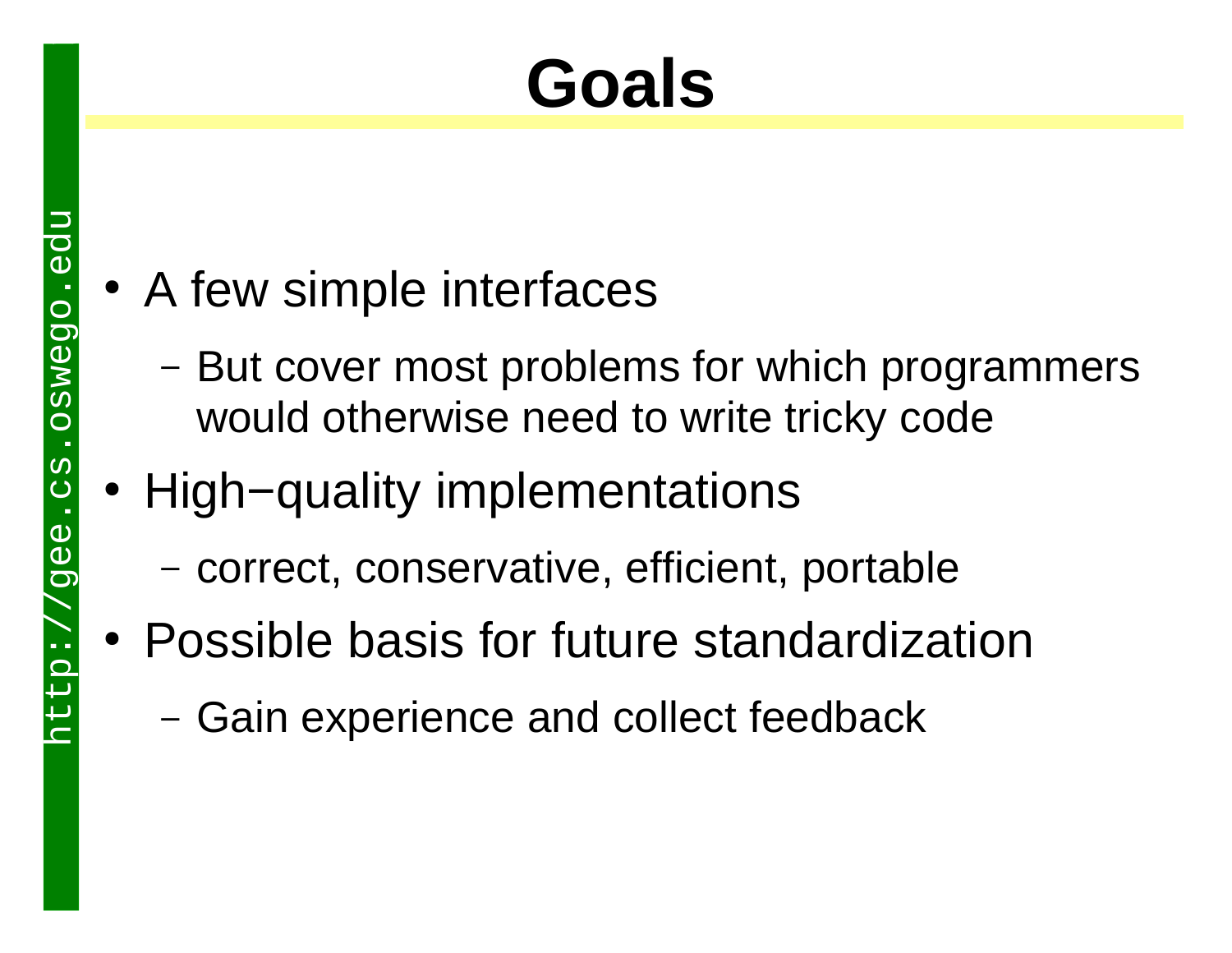#### **Structure**

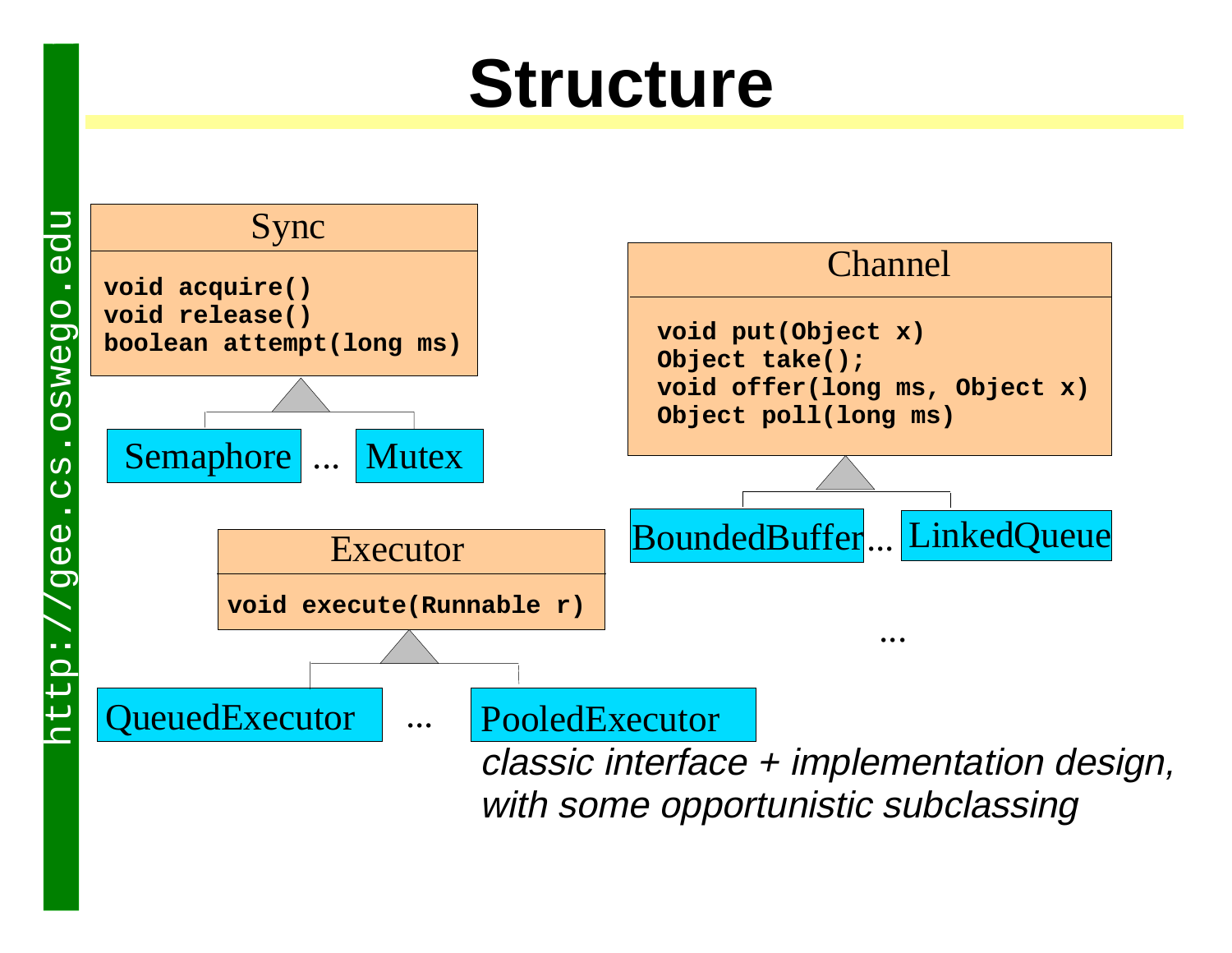# **Sync**

- Main interface for acquire/release protocols
	- **Links of the Company**  Used for custom locks, resource management, other common synchronization idioms
	- **Links of the Company**  Coarse−grained interface
		- Doesn't distinguish different lock semantics
- Implementations
	- **Links of the Company**  Mutex, ReentrantLock, Latch, CountDown, Semaphore, WaiterPreferenceSemaphore, FIFOSemaphore, PrioritySemaphore
		- Also, utility implementations such as ObservableSync, LayeredSync that simplify composition and instrumentation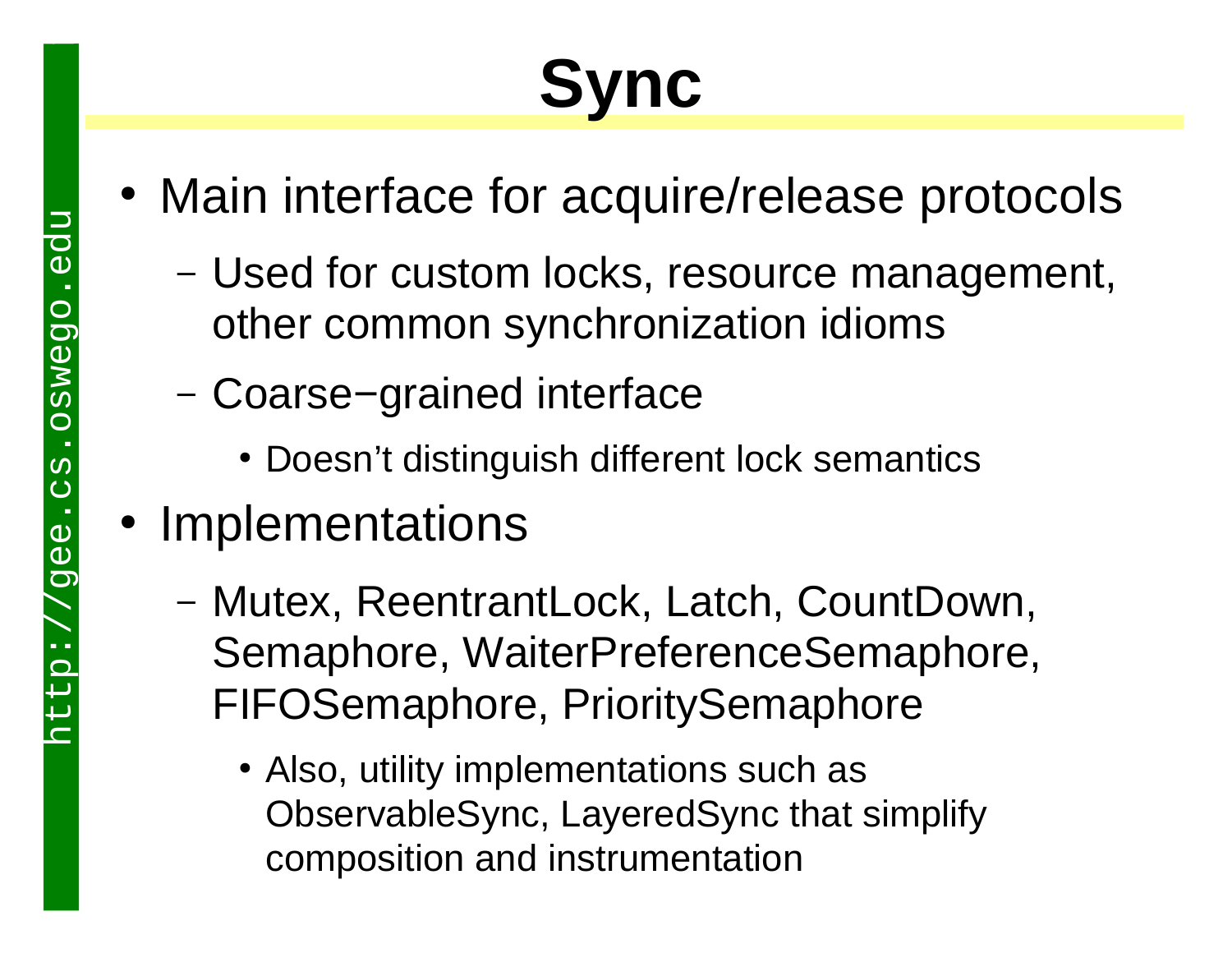### **Exclusion Locks**

```
try {
   lock.acquire();
   try { 
      action(); 
 }
   finally { 
     lock.release(); 
    }
 }
catch (InterruptedException ie) { ... }
```
- Use when synchronized blocks don't apply
	- − Time–outs, back–offs
	- Assuring interruptibility
	- Hand−over−hand locking
	- Building Posix−style condvars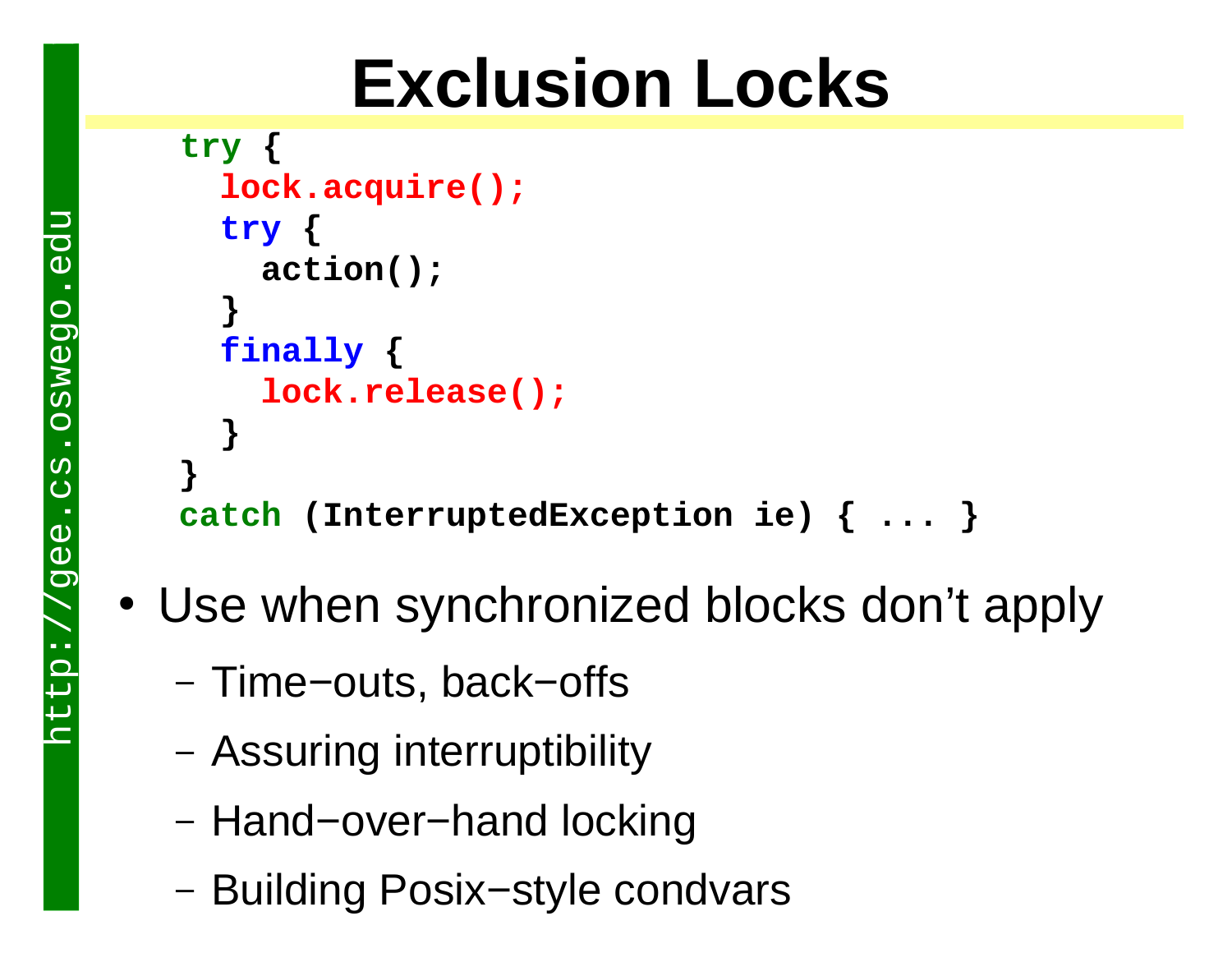#### **Exclusion Example**

```
 class ParticleUsingMutex {
   int x; int y;
   final Random rng = new Random();
  final Mutex mutex = new Mutex(); 
   public void move() {
    try {
      mutex.acquire();
      try { x += rng.nextInt(2)−1; y += rng.nextInt(2)−1; }
      finally { mutex.release(); }
 }
    catch (InterruptedException ie) {
       Thread.currentThread().interrupt(); }
 }
   public void draw(Graphics g) {
     int lx, ly;
    try {
      mutex.acquire();
      try { lx = x; ly = y; }
      finally { mutex.release(); }
     }
    catch (InterruptedException ie) {
       Thread.currentThread().interrupt(); return; }
     g.drawRect(lx, ly, 10, 10); 
 } }
```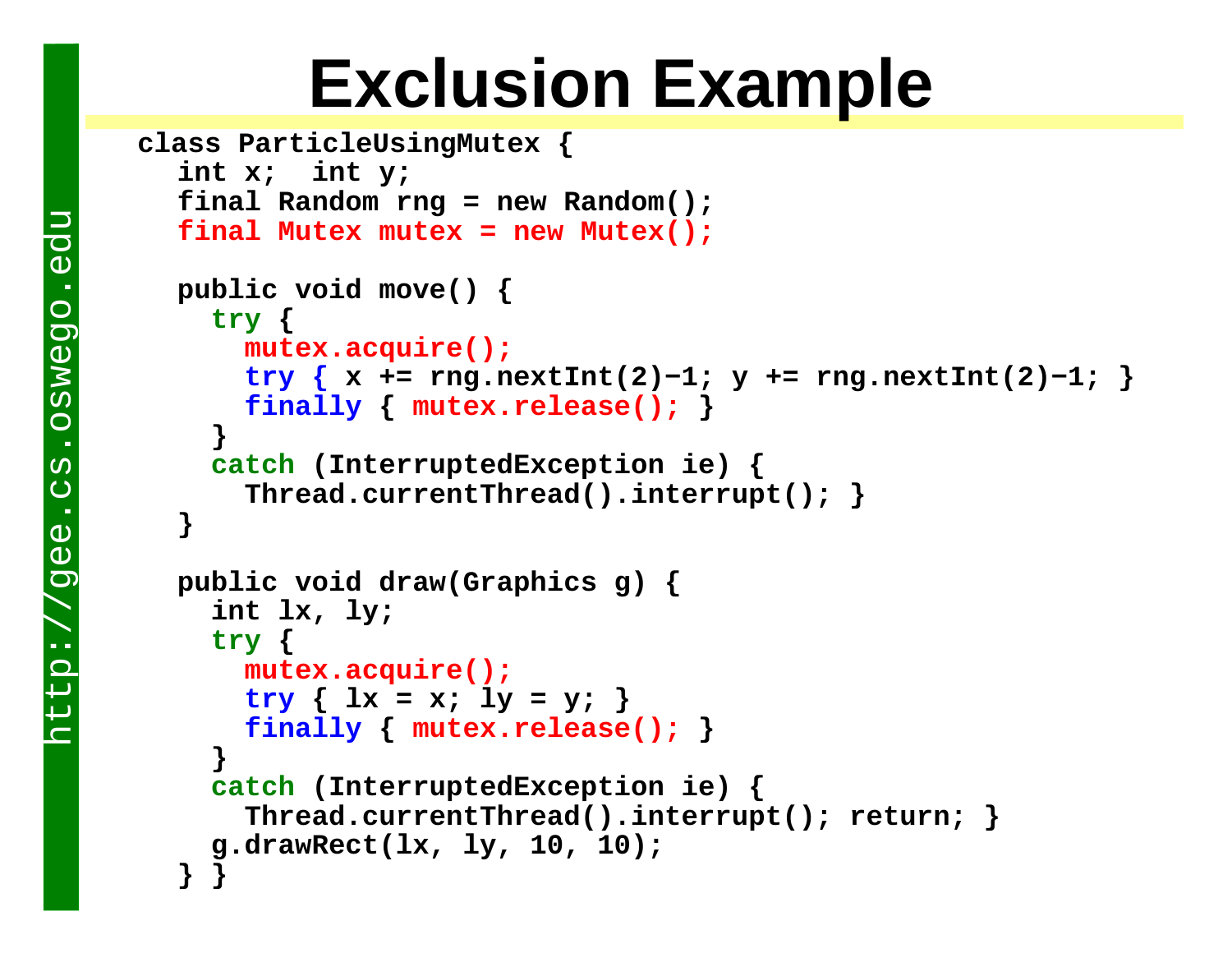#### **Backoff Example**

```
 class CellUsingBackoff {
  private long val;
  private final Mutex mutex = new Mutex();
  void swapVal(CellUsingBackoff other) 
   throws InterruptedException {
   if (this == other) return; // alias check
    for (;;) {
     mutex.acquire();
      try {
         if (other.mutex.attempt(0)) {
           try {
            long t = val; val = other.val; 
             other.val = t;
             return;
 }
           finally { other.mutex.release(); }
 }
 }
      finally { mutex.release(); };
      Thread.sleep(100); // heuristic retry interval
 }
   }
```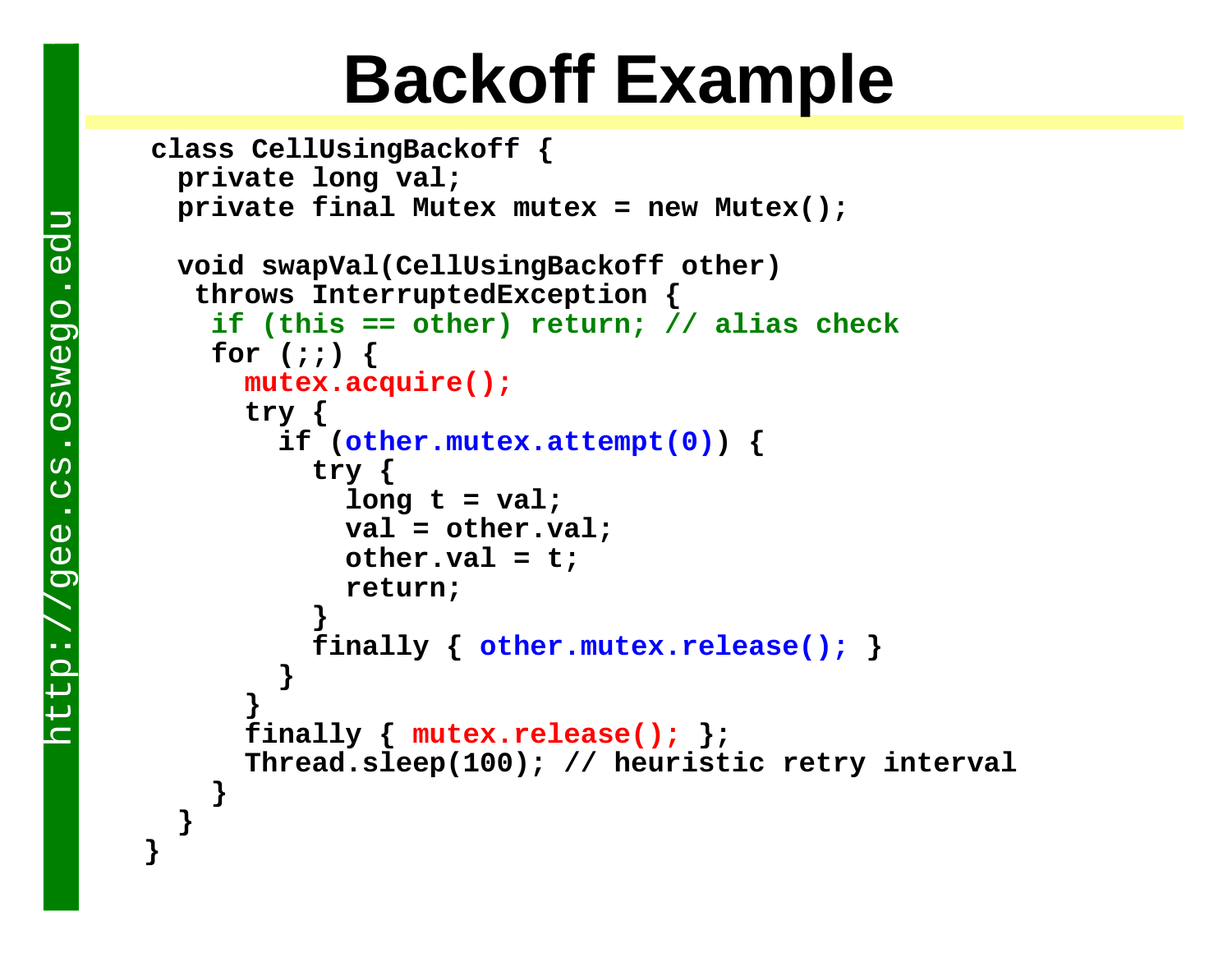### **ReadWrite Locks**

```
 interface ReadWriteLock {
  Sync readLock();
  Sync writeLock();
}
```
- Manage a pair of locks
	- Used via same idioms as ordinary locks
- Can be useful for Collection classes
	- Semi−automated via SyncSet, SyncMap, ...
- Implementation classes vary in lock policy
	- WriterPreference, ReentrantWriterPreference, ReaderPreference, FIFO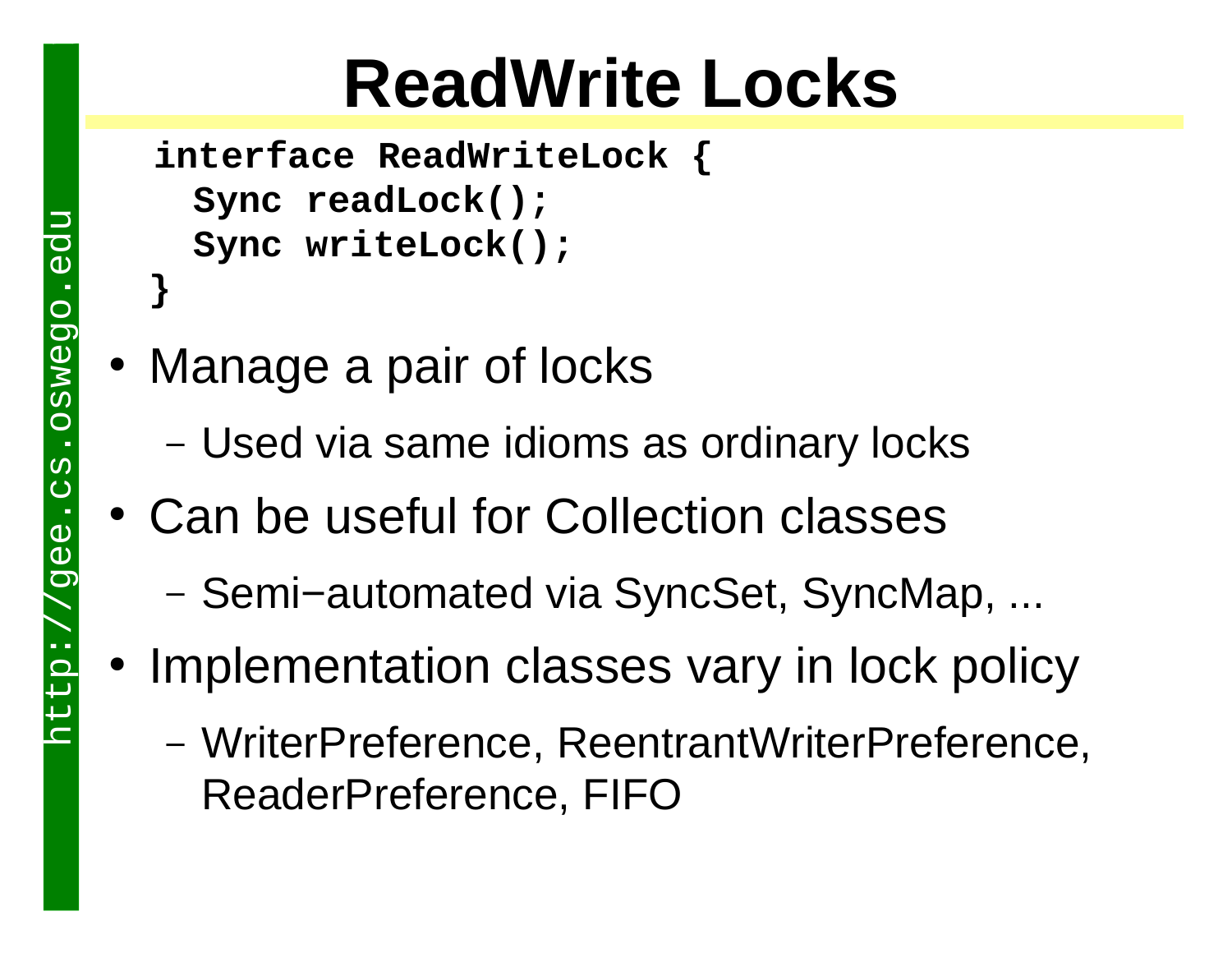### **ReadWriteLock Example**

• Sample wrapper class that can perform any **Runnable** inside a given read or write lock

```
 class WithRWLock {
   final ReadWriteLock rw;
   public WithRWLock(ReadWriteLock l) { rw = l; }
```
 **public void performRead(Runnable readCommand) throws InterruptedException {**

```
rw.readLock().acquire();
    try { readCommand.run(); }
    finally { rw.readlock().release(); }
 }
```

```
 public void performWrite(...) // similar
```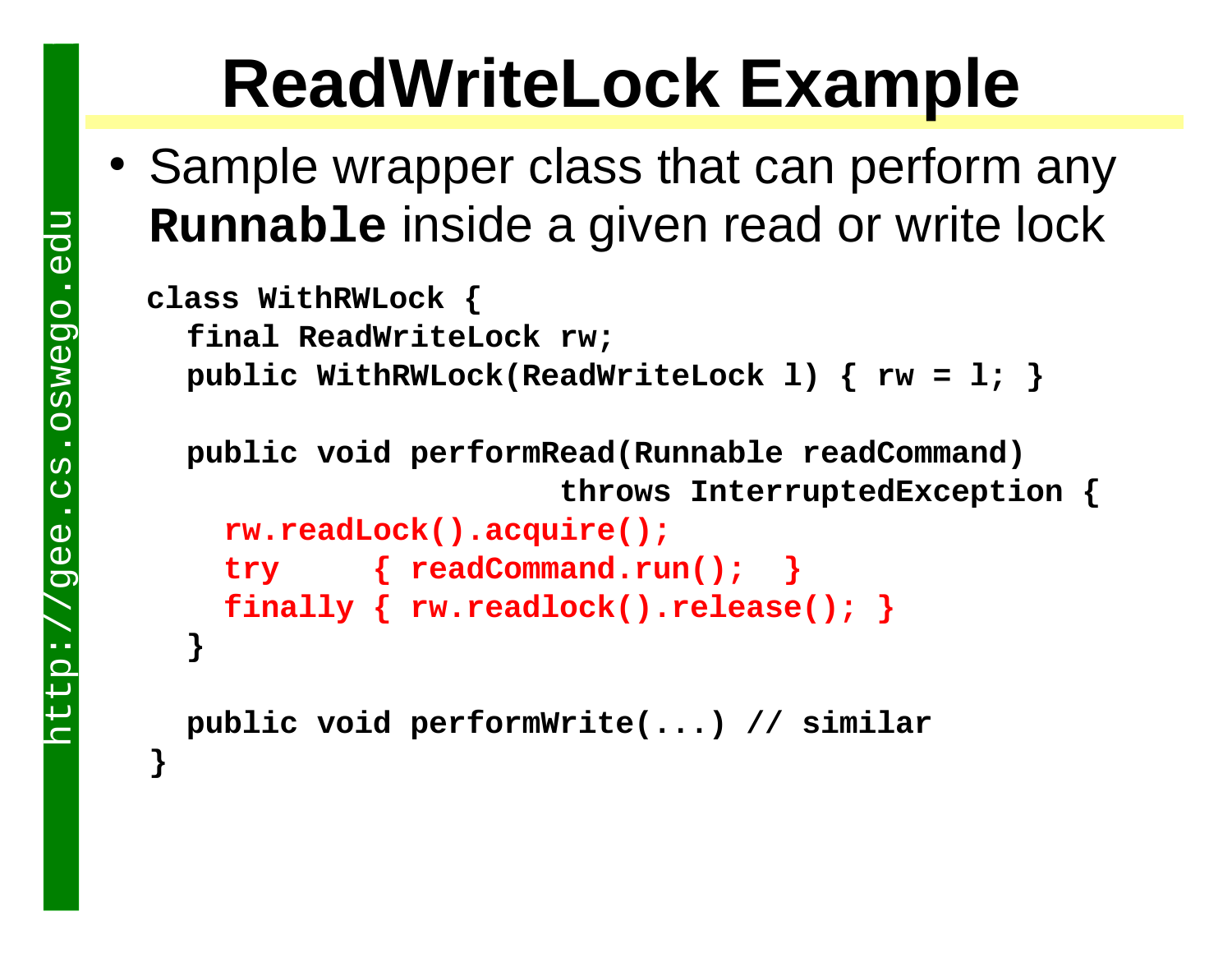# **Latch**

- A Latch is a condition starting out false, but once set true, remains true forever
	- Initialization flags
	- End−of−stream conditions
	- Thread termination
	- Event occurrence indicators
- A CountDown is similar but fires after a pre−set number of releases, not just one.
- Very simple but widely used classes
	- Replace error−prone constructions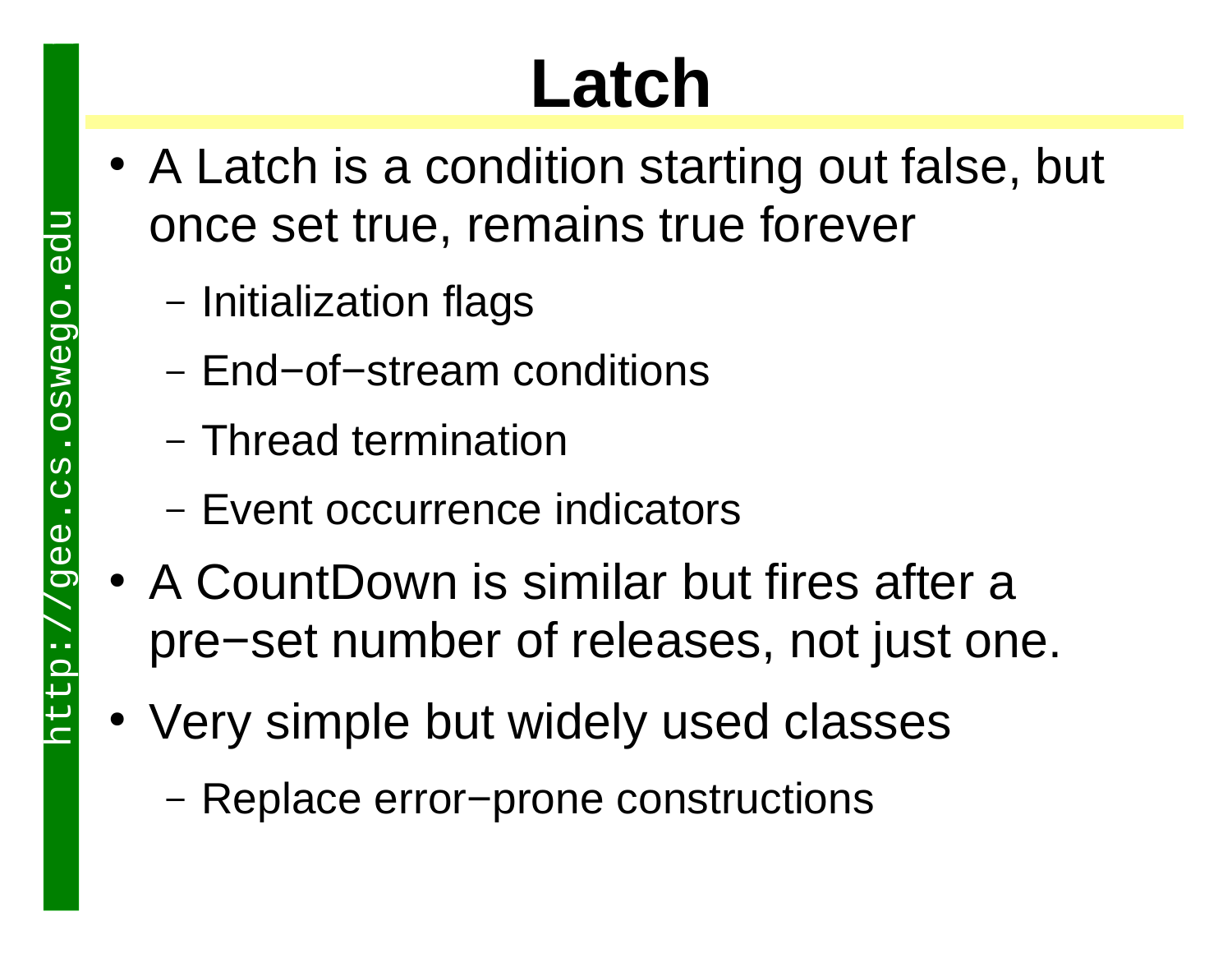#### **Latch Example**

```
 class Worker implements Runnable {
  Latch startSignal;
  Worker(Latch 1) { <i>startSignal = 1; }</i> } public void run() {
    startSignal.acquire();
     // ... doWork();
 }
}
class Driver { // ...
   void main() {
    Latch ss = new Latch();
     for (int i = 0; i < N; ++i) // make threads
       new Thread(new Worker(ss)).start();
     doSomethingElse(); // don't let run yet
    ss.release(); // now let all threads proceed
 }
 }
```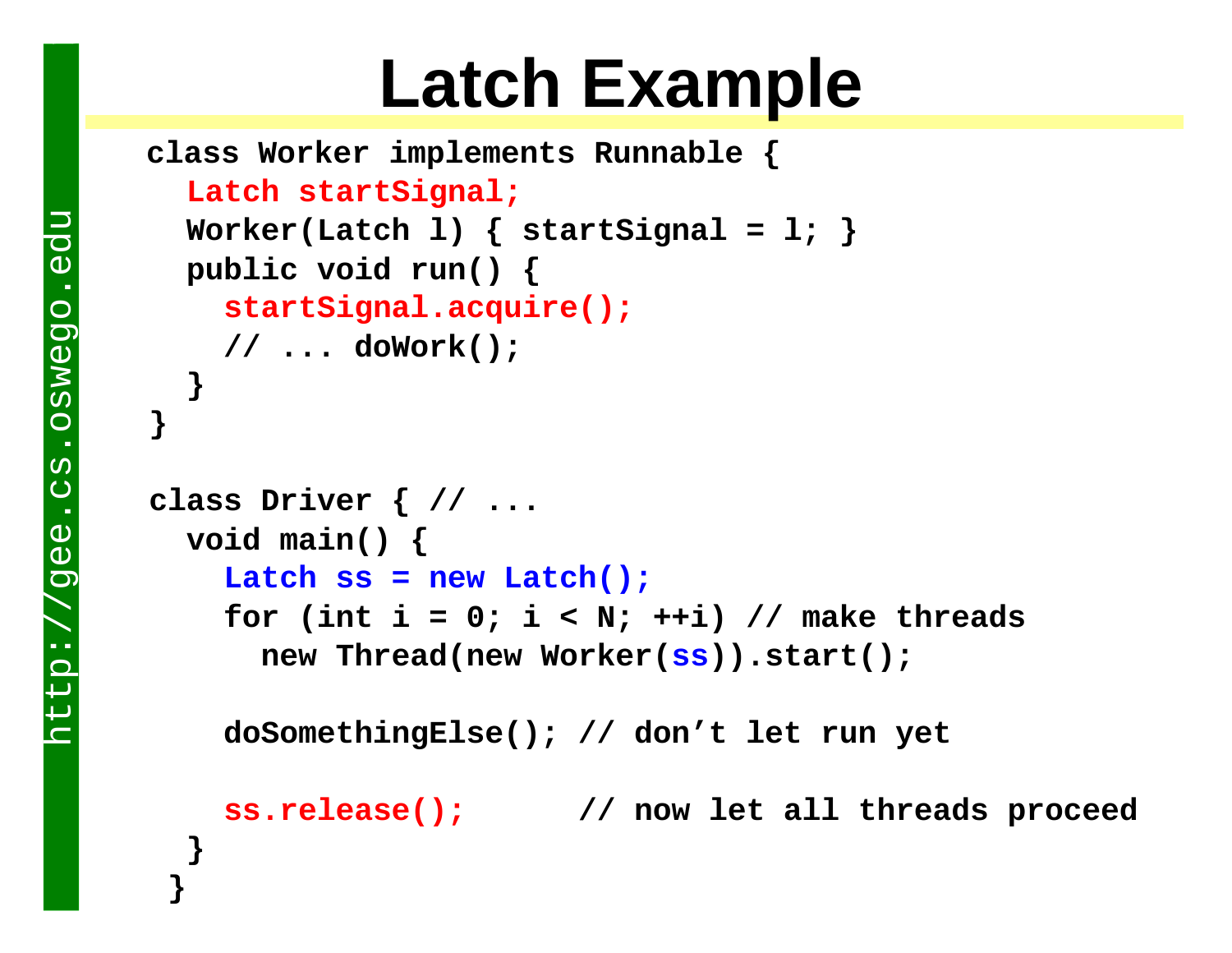### **Semaphores**

- Conceptually serve as permit holders
	- –Construct with initial number of permits (usually 0)
	- –acquire waits if needed for a permit, then takes one
	- –– release adds a permit
- But no actual permits change hands.
	- –- Semaphore just maintains the current count.
- Applications
	- –– Locks: A semaphore can be used as Mutex
	- –- Isolating wait sets in buffers, resource controllers
	- –– Designs prone to missed signals
		- Semaphores 'remember' past signals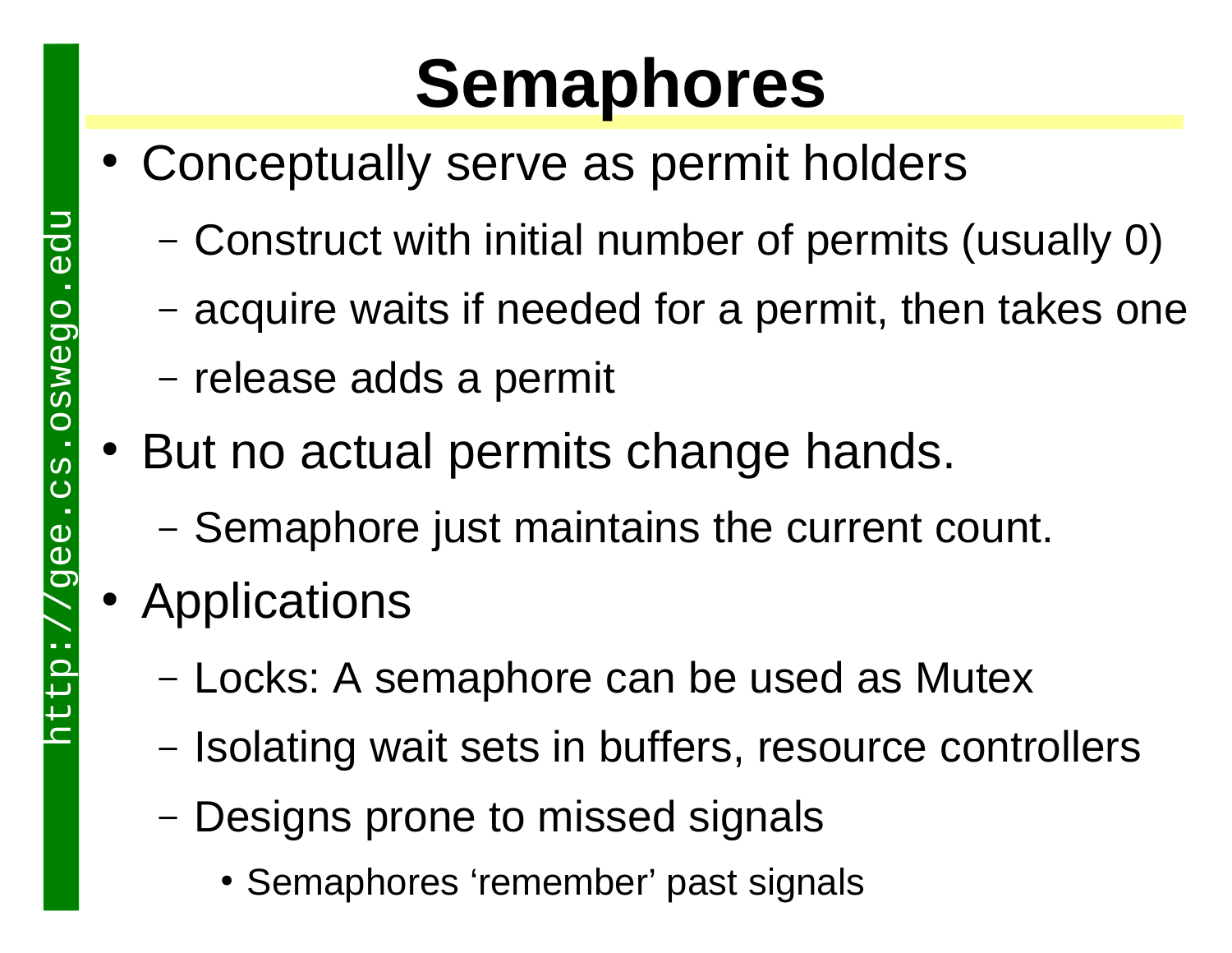#### **Semaphore Example**

```
class Pool {
   ArrayList items = new ArrayList();
   HashSet busy = new HashSet();
  final Semaphore available;
   public Pool(int n) {
    available = new Semaphore(n);
     // ... somehow initialize n items ...; 
  }
   public Object getItem() throws InterruptedException {
    available.acquire();
     return doGet();
  }
   public void returnItem(Object x) {
     if (doReturn(x)) available.release();
    }
  synchronized Object doGet() {
     Object x = items.remove(items.size()−1);
     busy.add(x); // put in set to check returns
     return x;
    }
   synchronized boolean doReturn(Object x) {
     return busy.remove(x); // true if was present
  }
  }
```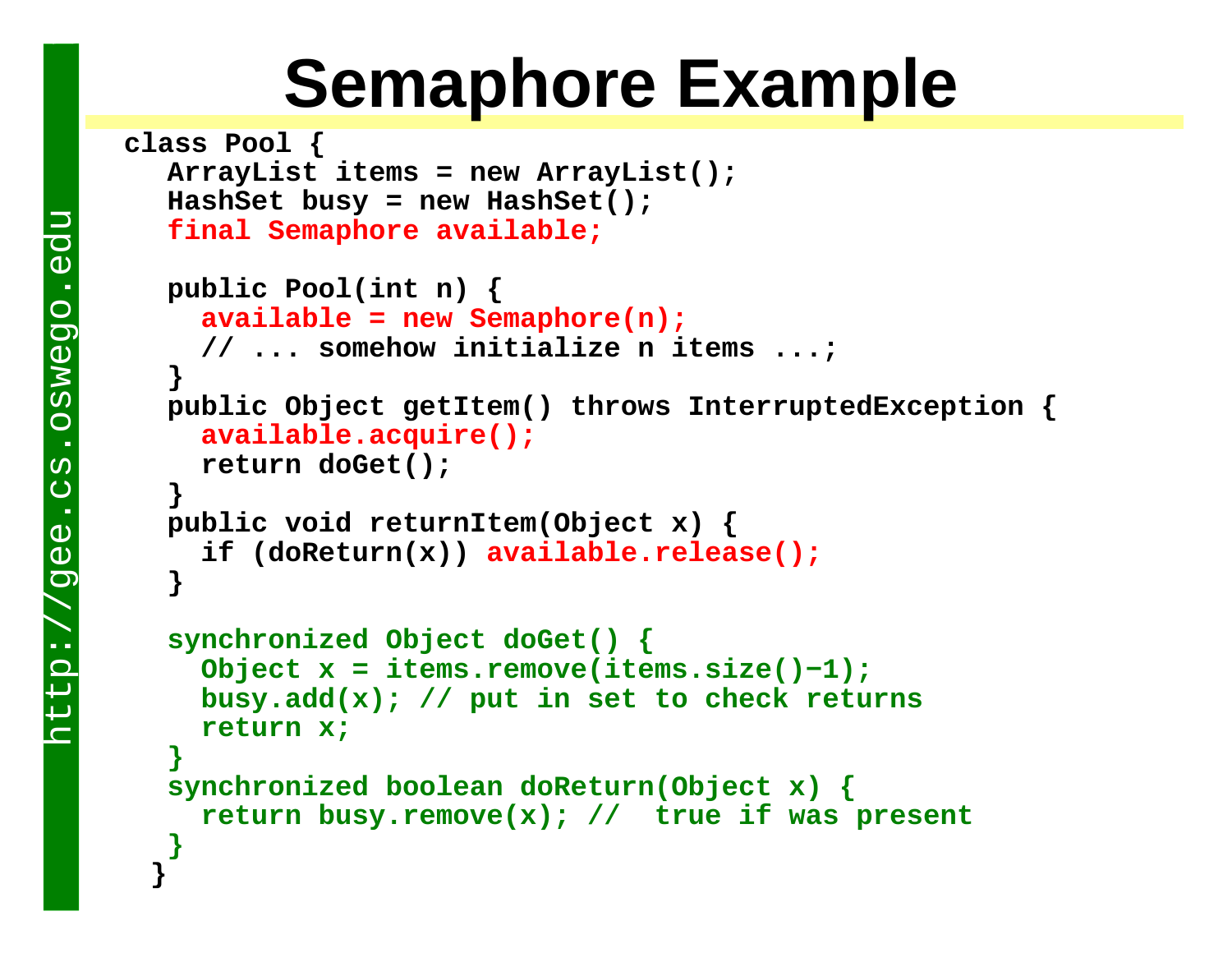# **Barrier**

- Interface for multiparty synchronization
	- Each party must wait for all others to hit barrier
- CyclicBarrier class
	- A resettable version of CountDown
	- Useful in iterative partitioning algorithms
- Rendezvous class
	- A barrier at which each party may exchange information with others
	- Behaves as simultaneous put and take of a synchronous channel
	- Useful in resource−exchange protocols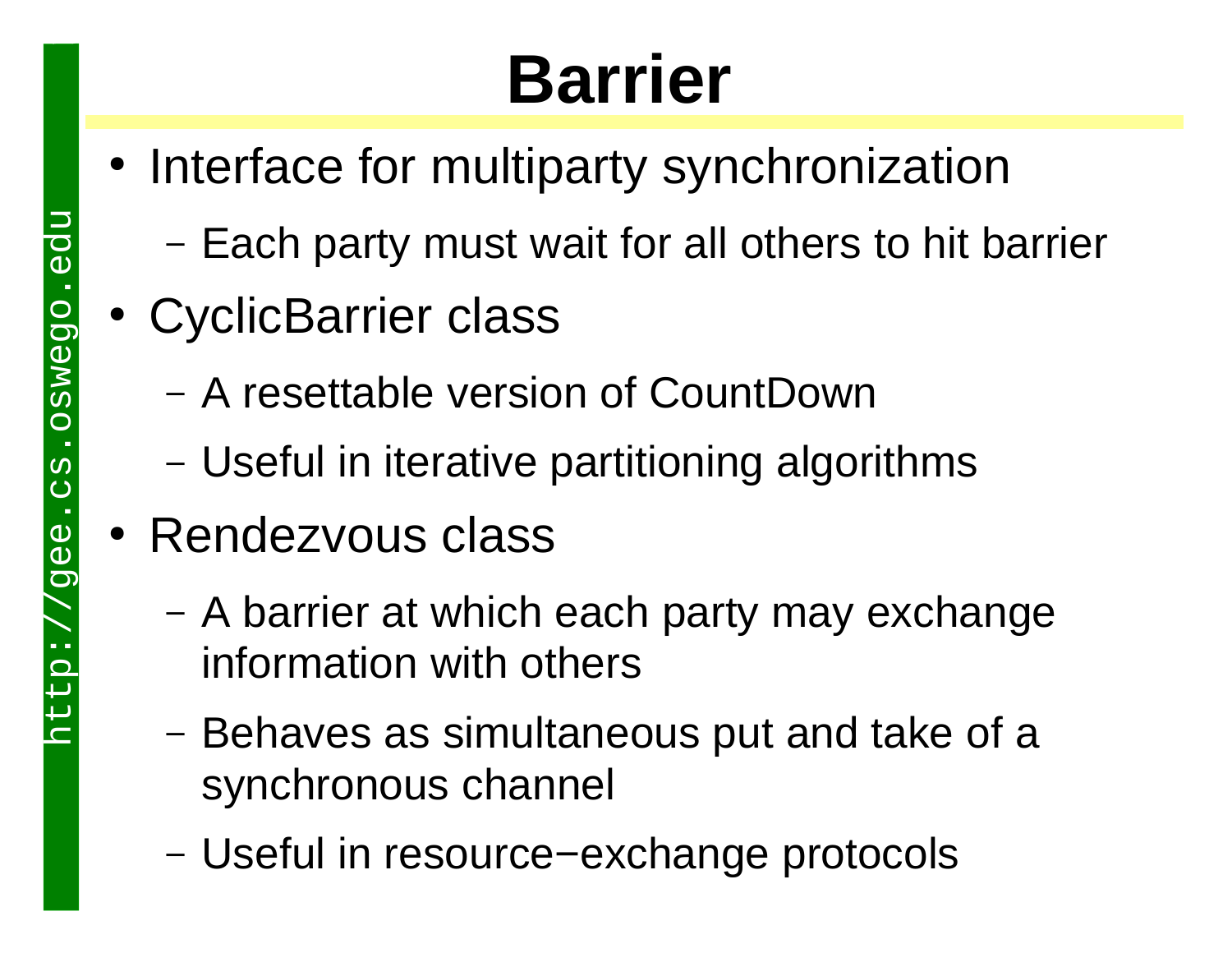# **Channel**

• Main interface for buffers, queues, etc.



- Implementations
	- LinkedQueue, BoundedLinkedQueue, BoundedBuffer, BoundedPriorityQueue, SynchronousChannel, Slot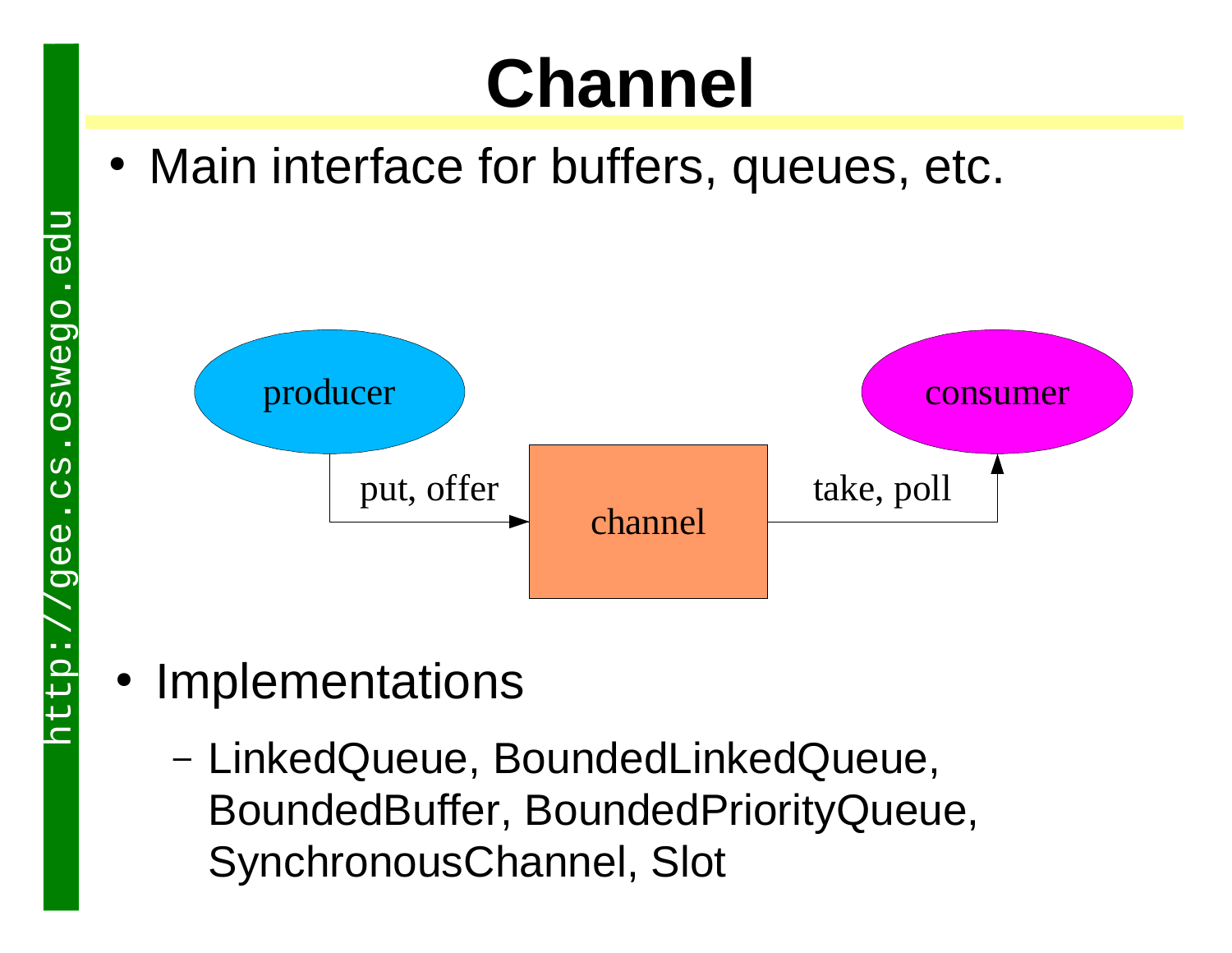# **Channel Properties**

- " Defined as subinterface of **Puttable** and **Takable**
	- Allows type enforcement of producer vs consumer roles
- $\bullet$  Support time−out methods **offer** and **poll**
	- Pure balking when timeout is zero
	- All methods can throw InterruptedException
- $\bullet$  No interface requires a **size** method
	- But some implementations define them
	- **BoundedChannel** has **capacity** method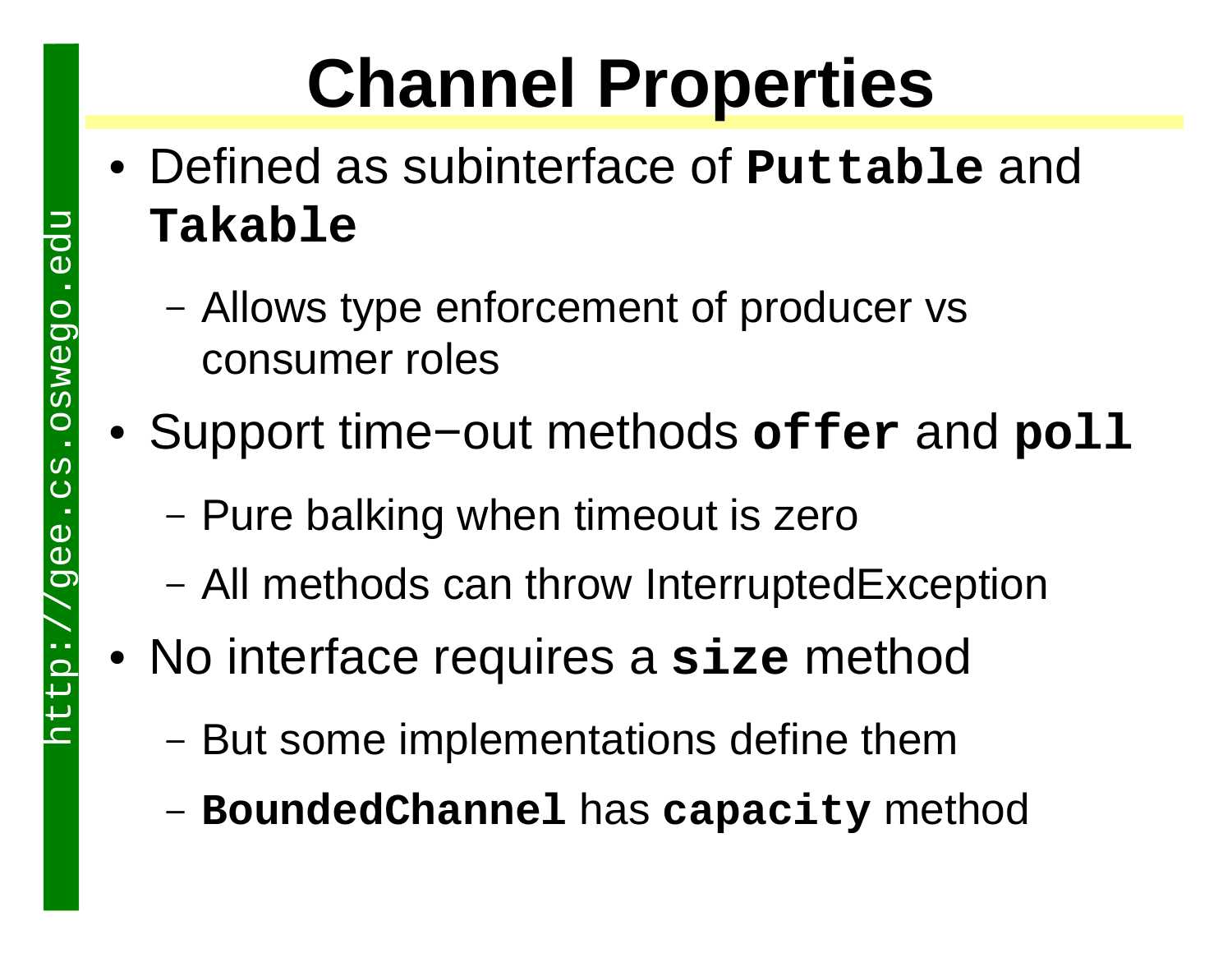#### **Channel Example**

```
 class Service { // ...
 final Channel msgQ = new LinkedQueue();
  public void serve() throws InterruptedException {
     String status = doService();
   msgQ.put(status);
   }
  public Service() { // start background thread 
    Runnable logger = new Runnable() {
      public void run() {
         try {
           for(;;)
             System.out.println(msqQ.take());
 }
         catch(InterruptedException ie) {} }};
    new Thread(logger).start();
 }
```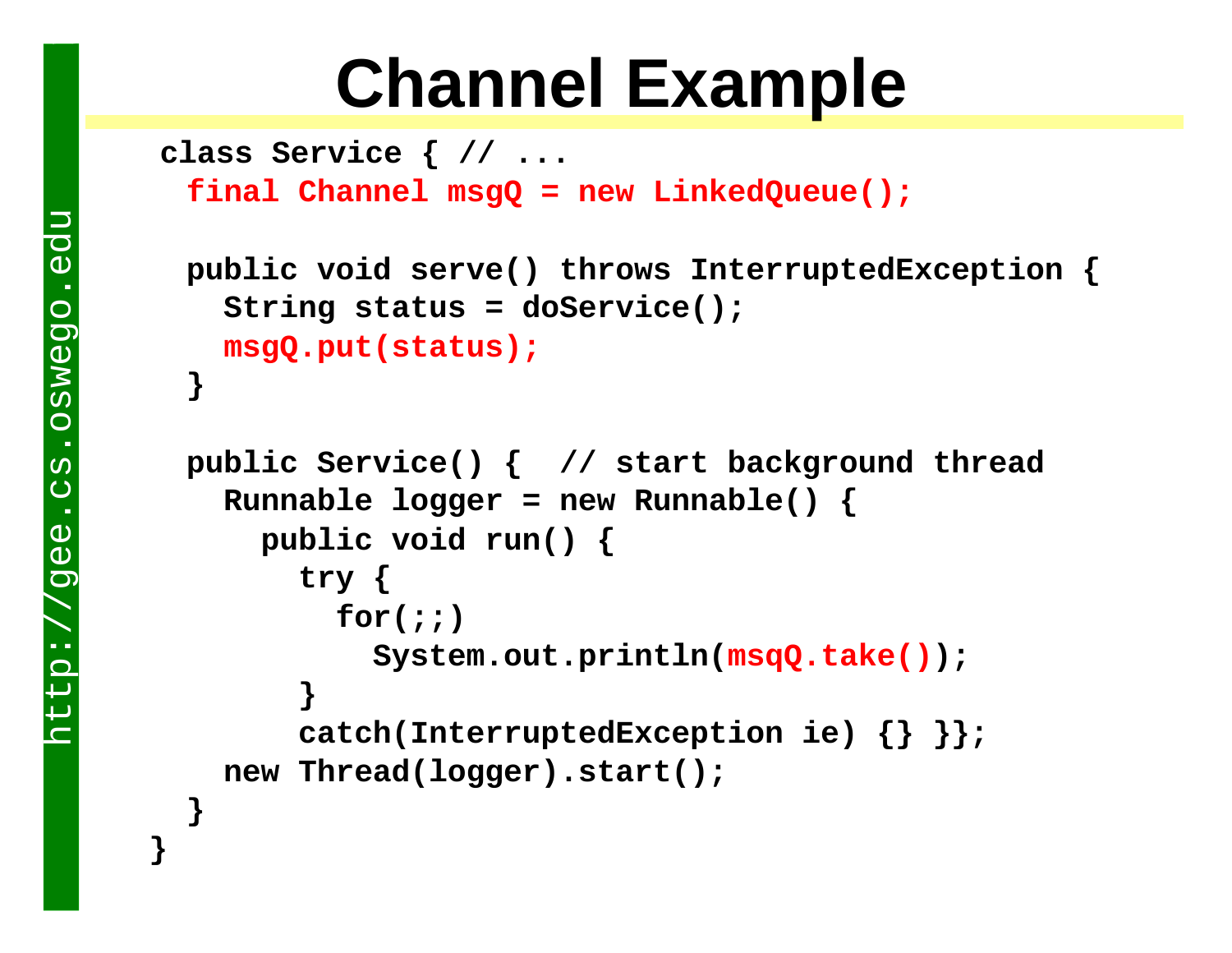#### **Executor**

- Main interface for Thread–like classes
	- Pools
	- Lightweight execution frameworks
	- Custom scheduling
- $\bullet$  Need only support **execute(Runnable r)**
	- Analogous to **Thread.start**
- Implementations
	- PooledExecutor, ThreadedExecutor, QueuedExecutor, FJTaskRunnerGroup
	- Related ThreadFactory class allows most Executors to use threads with custom attributes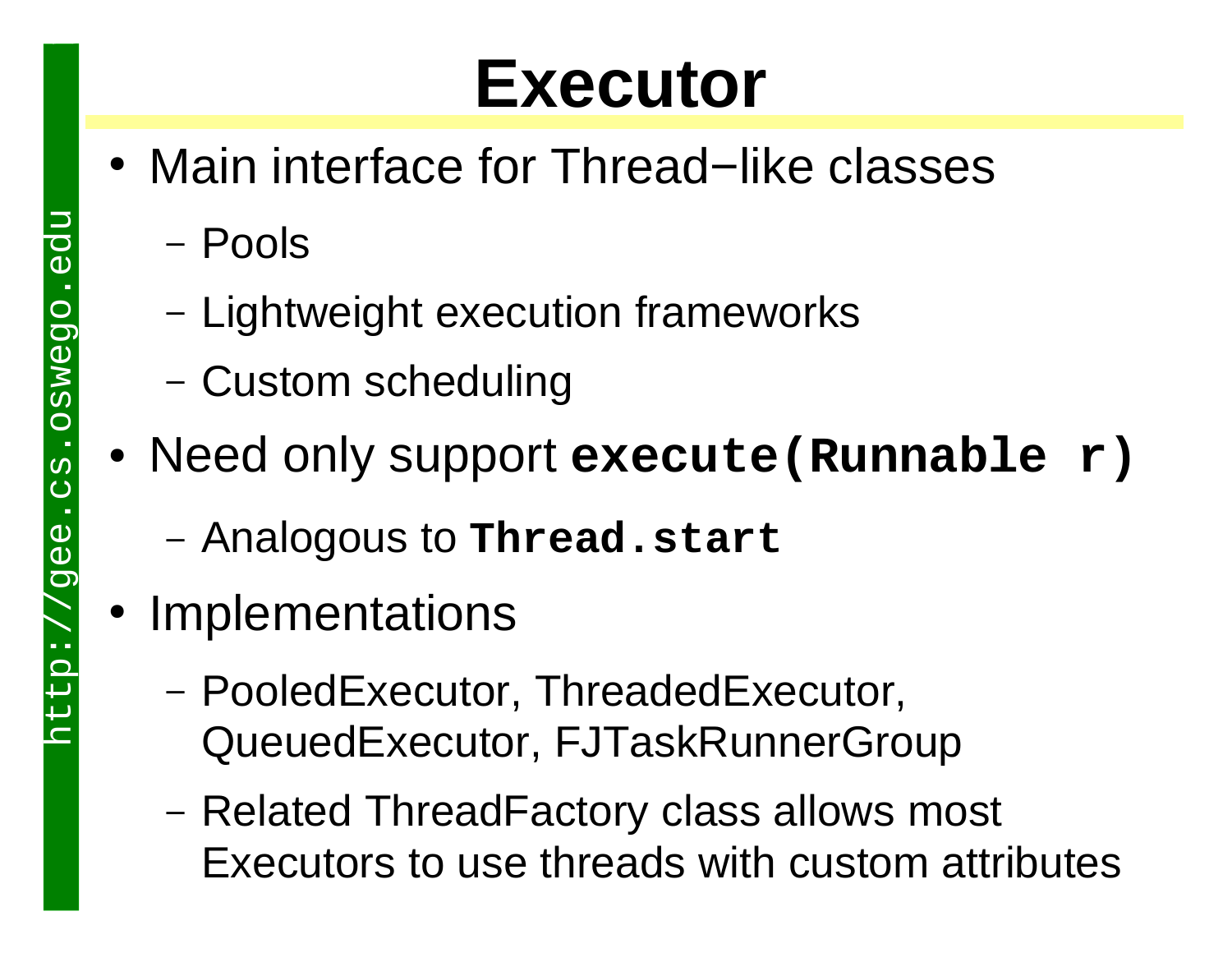### **PooledExecutor**

- A tunable worker thread pool, with controls for:
	- The kind of task queue (any Channel)
	- Maximum number of threads
	- Minimum number of threads
	- "Warm" versus on−demand threads
	- Keep−alive interval until idle threads die
		- to be later replaced by new ones if necessary
	- Saturation policy
		- " block, drop, producer−runs, etc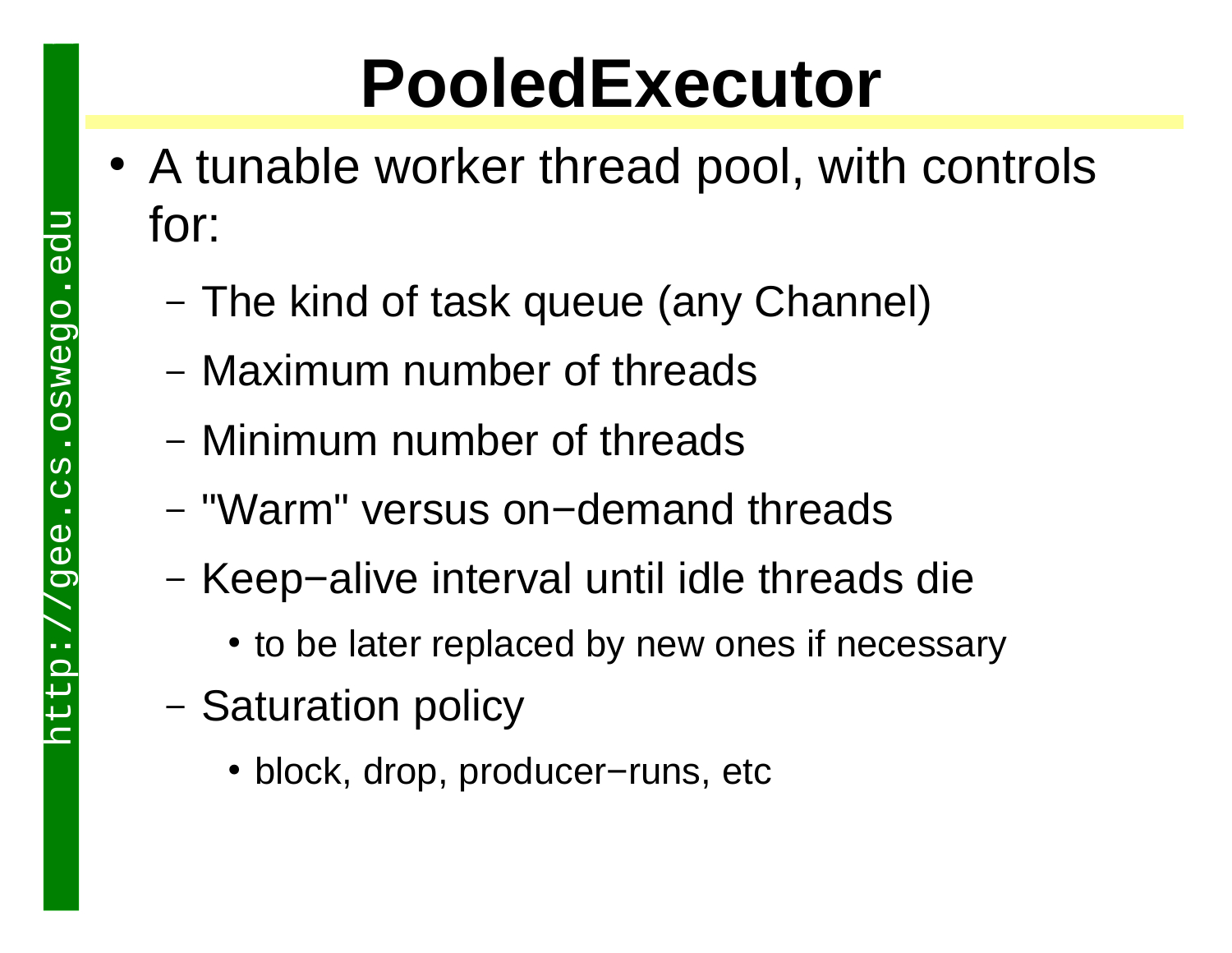#### **PooledExecutor Example**

```
 class WebService { 
   public static void main(String[] args) {
    PooledExecutor pool = 
       new PooledExecutor(new BoundedBuffer(10), 20);
     pool.createThreads(4);
     try {
       ServerSocket socket = new ServerSocket(9999);
       for (;;) {
         final Socket connection = socket.accept();
        pool.execute(new Runnable() {
           public void run() {
             new Handler().process(connection);
           }});
 }
 }
     catch(Exception e) { } // die
 }
}
```
**class Handler { void process(Socket s); }**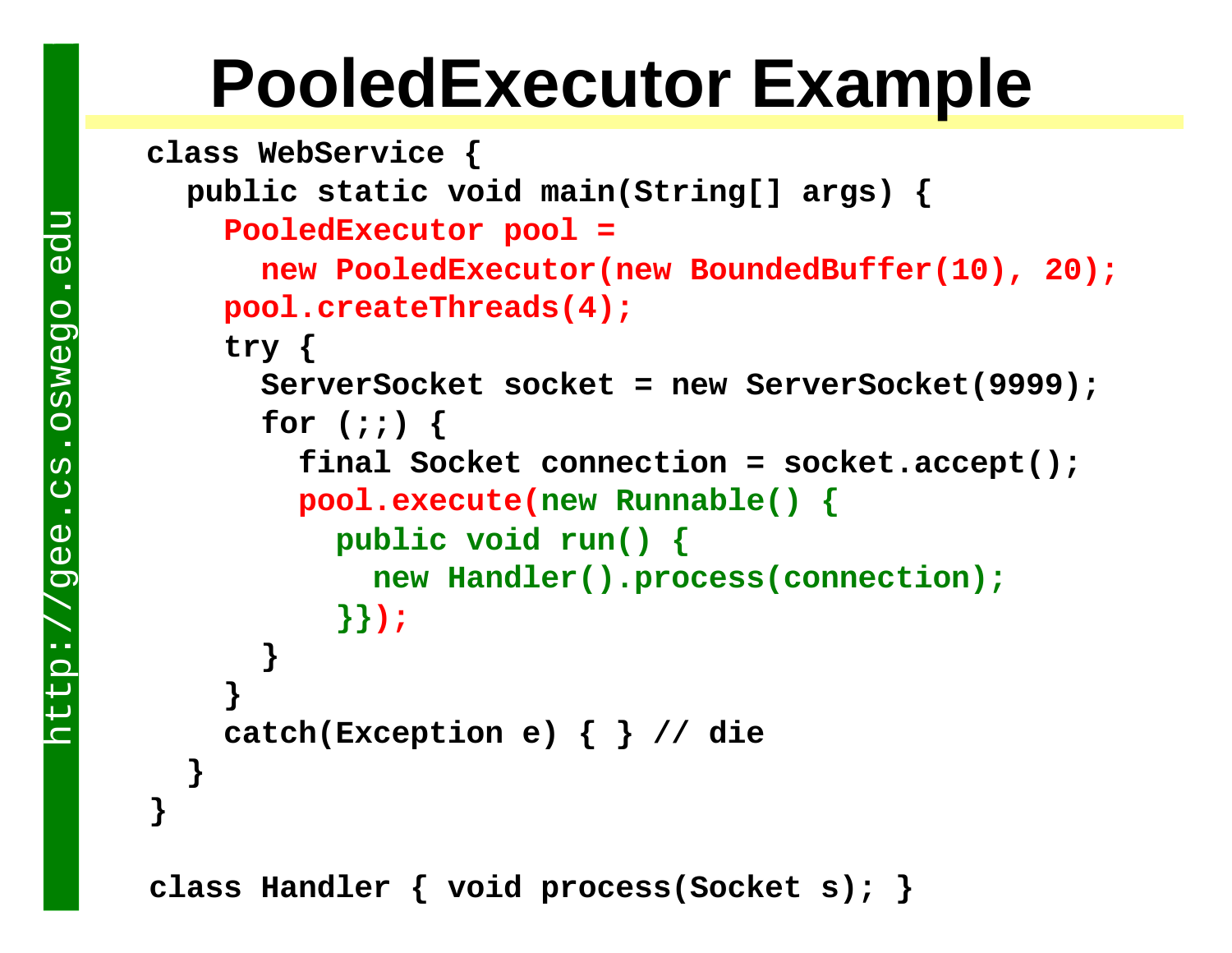### **Futures and Callables**

• Callable is the argument and result carrying analog of Runnable

```
 interface Callable {
   Object call(Object arg) throws Exception;
}
```
• FutureResult manages asynchronous execution of a Callable

```
 class FutureResult { // ...
 // block caller until result is ready
  public Object get() 
   throws InterruptedException, InvocationTargetException;
```
**public void set(Object result); // unblocks get**

**// create Runnable that can be used with an Executor public Runnable setter(Callable function);**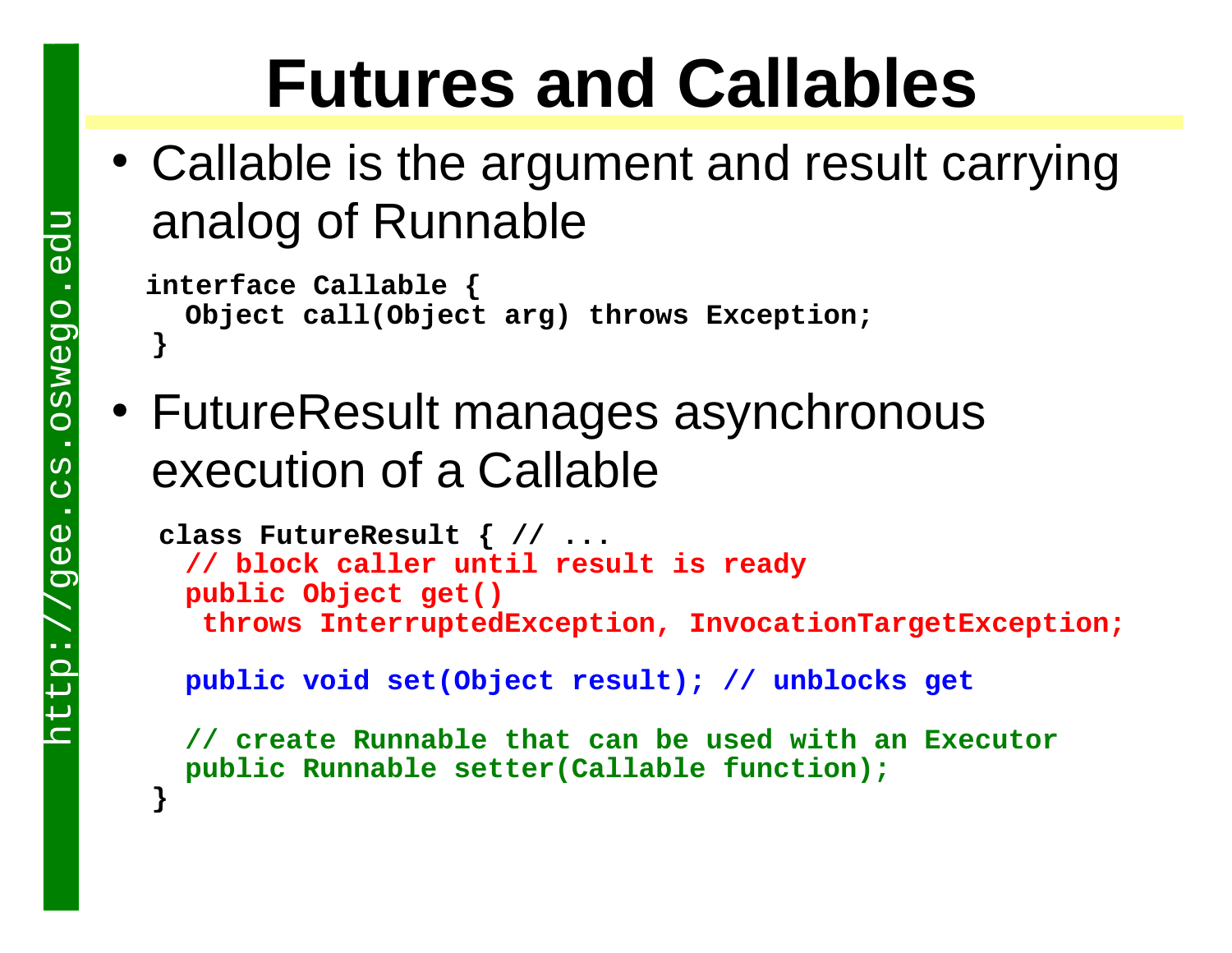#### **FutureResult Example**

 **class ImageRenderer { Image render(byte[] raw); }**

```
class App { // ...
   Executor executor = ...; // any executor
    ImageRenderer renderer = new ImageRenderer();
    public void display(byte[] rawimage) {
      try {
       FutureResult futureImage = new FutureResult();
        Runnable cmd = futureImage.setter(new Callable(){
          public Object call() { 
            return renderer.render(rawImage); 
          }});
       executor.execute(cmd);
        drawBorders(); // do other things while executing
        drawCaption();
       drawImage((Image)(futureImage.get())); // use future
 }
      catch (Exception ex) { 
        cleanup(); 
        return; 
 }
 }
```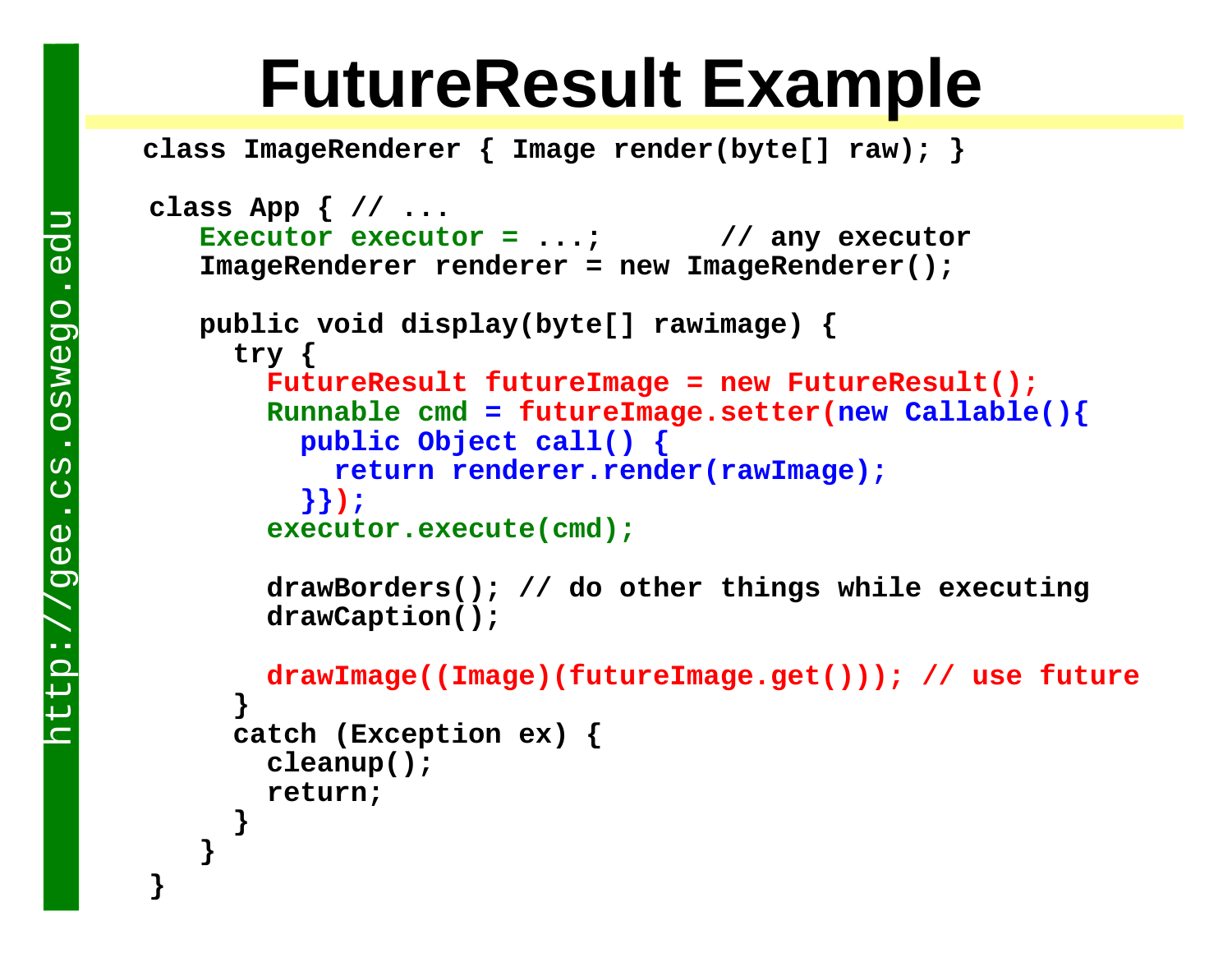### **Other classes**

- CopyOnWriteArrayList
	- Supports lock−free traversal at expense of copying entire collection on each modification
	- Well−suited for most multicast applications
		- Package also includes COW versions of java.beans multicast−based classes
- " SynchronizedDouble, SynchronizedInt, SynchronizedRef, etc
	- Analogs of java.lang.Double, etc that define atomic versions of mutative operators
		- $\bullet$  for example, addTo, inc,
	- Plus utilities such as swap, commit